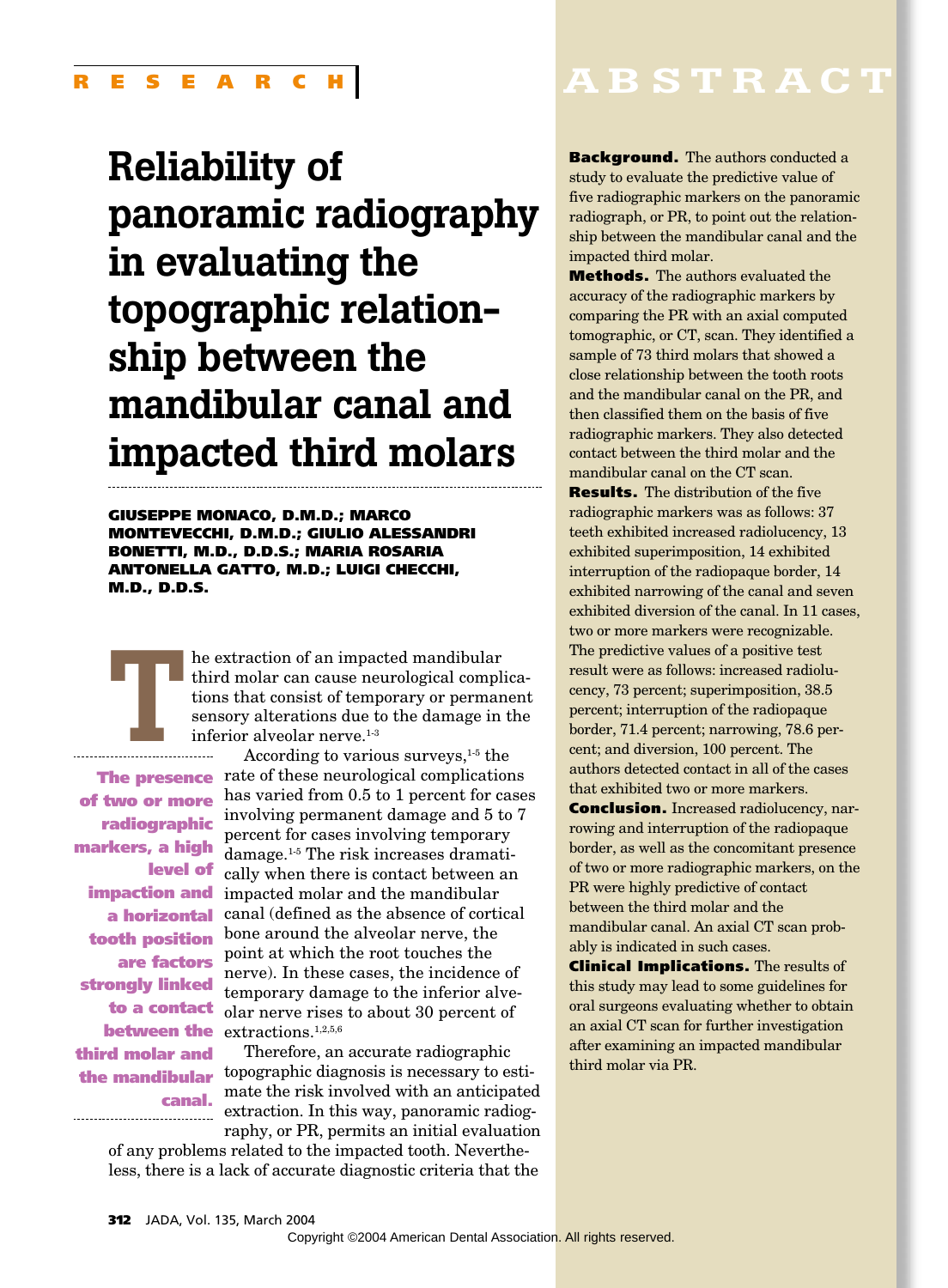surgeon can use as a guide to deciding whether an axial computed tomographic, or CT, scan is needed in clinical situations in which PR is not sufficient to evaluate the risk of neurological complications.

The aim of this study was to assess the accuracy of five radiographic markers on the PR in predicting contact between the mandibular canal and the third molar.

#### **SUBJECTS, MATERIALS AND METHODS**

We selected 44 consecutive patients (a total of 73 teeth) from a sample of patients who visited the Department of Oral Surgery, University of Bologna, Italy, for extraction of impacted mandibular third molars during a two-year period. For all of these subjects, we observed an apparent contact between the third molar roots and the mandibular canal on the PR. The mean age of subjects was 26.6 years, with a range from 17 to 60 years.

The anatomical relationship between third molars and the mandibular canal has been classified according to five radiographic markers, easily recognizable on a PR and discussed in the literature.<sup>7-9</sup> They are as follows:

 $\blacksquare$  superimposition of the tooth on the canal;

increased radiolucency;

 $\blacksquare$  interruption of the radiopaque border of the canal;

 $\blacksquare$  diversion of the canal;

**narrowing of the canal (Figure 1<sup>10</sup>).** 

**Description of radiographic markers.** Superimposition occurs when the upper and lower cortical bone of the mandibular canal is superimposed on the root of the third molar (Figure  $1A^{10}$ ). Increased radiolucency consists of a darker zone where the anatomy of both the root and the mandibular canal are less defined (Figure  $1B^{10}$ ). Interruption of the radiopaque border of the canal by the third molar consists of interruption of the cortical bone, which constitutes the mandibular canal walls. On the radiograph, these lines appear radiopaque and constitute the roof and floor of the canal. The top line is interrupted most frequently (Figure  $1C^{10}$ ).

Diversion of the canal is recognizable on the radiograph where the canal bends in proximity to the root or the crown of the third molar (Figure  $1D^{10}$ ). Narrowing consists of a narrowing of the diameter of the canal resulting from close proximity to the third molar. This can be associated with deflection of the canal or deflection of the apex of the third molar roots (Figure  $1E^{10}$ ).

We classified the teeth in this study according to criteria established by Pell and  $Gregory<sup>11</sup>$ (Figure  $2<sup>10</sup>$  page 315).

We tested the predictive value of the radiographic markers in diagnosing any contact between the third molar and the mandibular canal by comparing the PR with an axial CT scan (DentaScan software, GE Medical Systems– Europe, Buc, France). We also used the CT scan to test the correlation between grade and type of third-molar impaction and impingement on the canal, as well as to detect the canal position in relationship to the third molar.

Three of us (M.M., G.M., L.C.) evaluated the radiographs on a negative scope using a magnifying glass. To minimize intraobserver and interobserver variability, each surgeon made two eval-

> uations; they then discussed their findings to reach a final evaluation. They evaluated the CT scans at least seven days after analyzing the PRs to avoid any memory effect.

> In every case, the surgeon's first observation was in agreement with his second observation. With the exception of five cases, the surgeons agreed with each other in all PR evaluations. In these five cases, two operators classified the PR as exhibiting increased radiolucency

and the third surgeon classified the PR as exhibiting superimposition. In these situations, we considered the opinions expressed by the two operators who were in agreement to be valid.

**Statistical analysis.** We used *t*-limits to calculate predictive values for positive test results (that is, the appearance of one or more radiographic markers) and the 95 percent confidence intervals, or CIs.<sup>12</sup> We used the  $\gamma^2$  test in a monovariate analysis to examine the association between the presence of a contact point and the presence of each radiographic marker, as well as to choose the relevant variable to be used in a multivariate analysis. We used unconditional logistic regression to calculate the odds ratios, or ORs, and 95 percent CIs.<sup>13</sup>

#### **RESULTS**

**Classification of teeth.** We classified the 73 teeth according to the PR analysis as follows: 37

**The authors tested the predictive value of the radiographic markers in diagnosing any contact between the third molar and the mandibular canal.**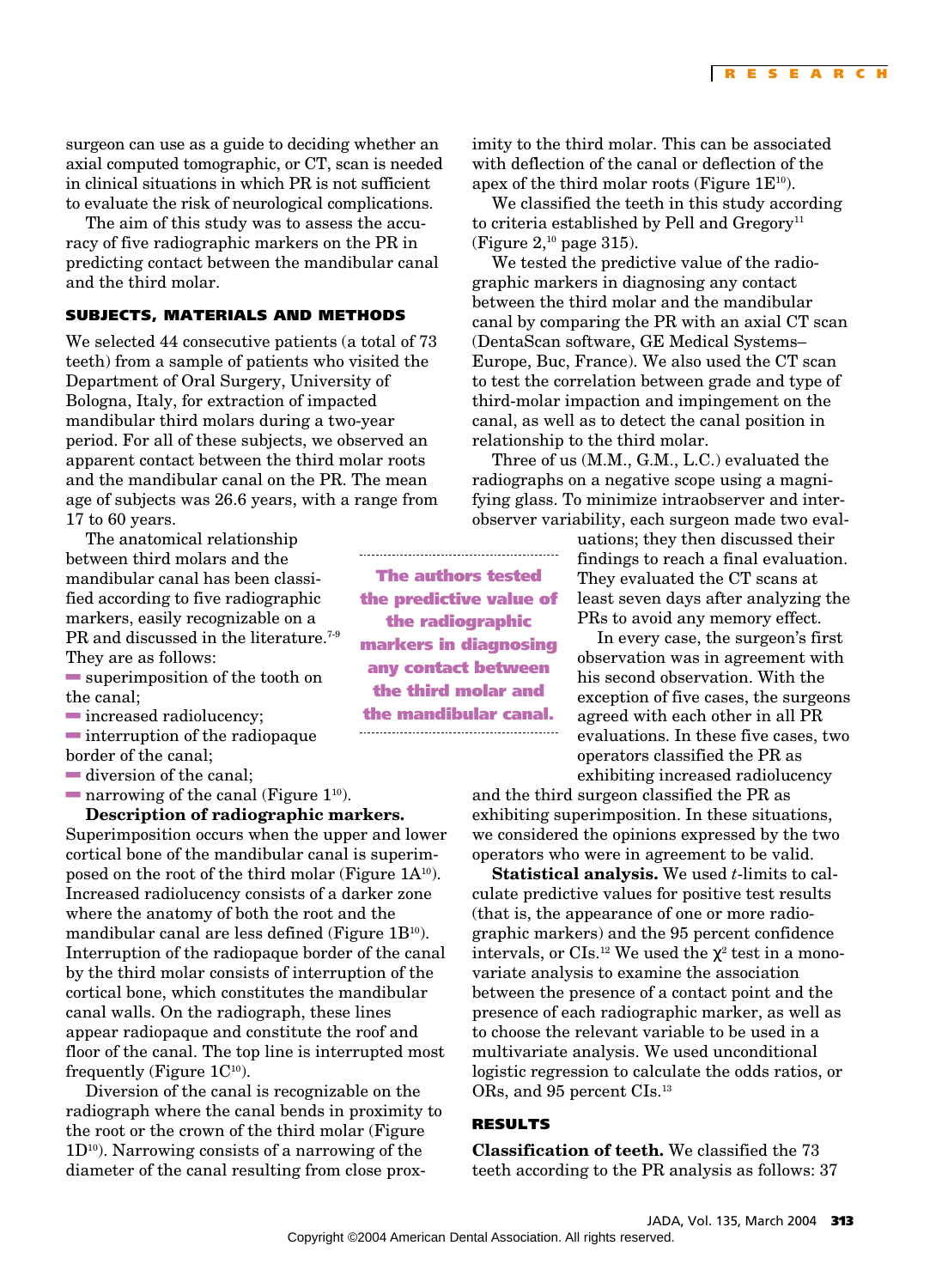



cases of increased radiolucency, 13 cases of superimposition, seven cases of diversion of the canal, 14 cases of interruption of the radiopaque border of the canal, and 14 cases of narrowing of the canal. In 11 cases, we detected two or more radiographic markers.

According to the CT analysis, we detected a true relationship between the mandibular canal and the third molar in 27 cases (73 percent) of increased radiolucency, five cases (38 percent) of superimposition, seven cases (50 percent) of interruption of the radiopaque border of the canal and 11 cases (79 percent) of narrowing of the canal.

In all cases in which diversion of the canal was evident on the PR, as well as in all cases in which two or more radiographic markers were evident, we observed a true relationship between the mandibular canal and the third molar on the CT scan.



**E**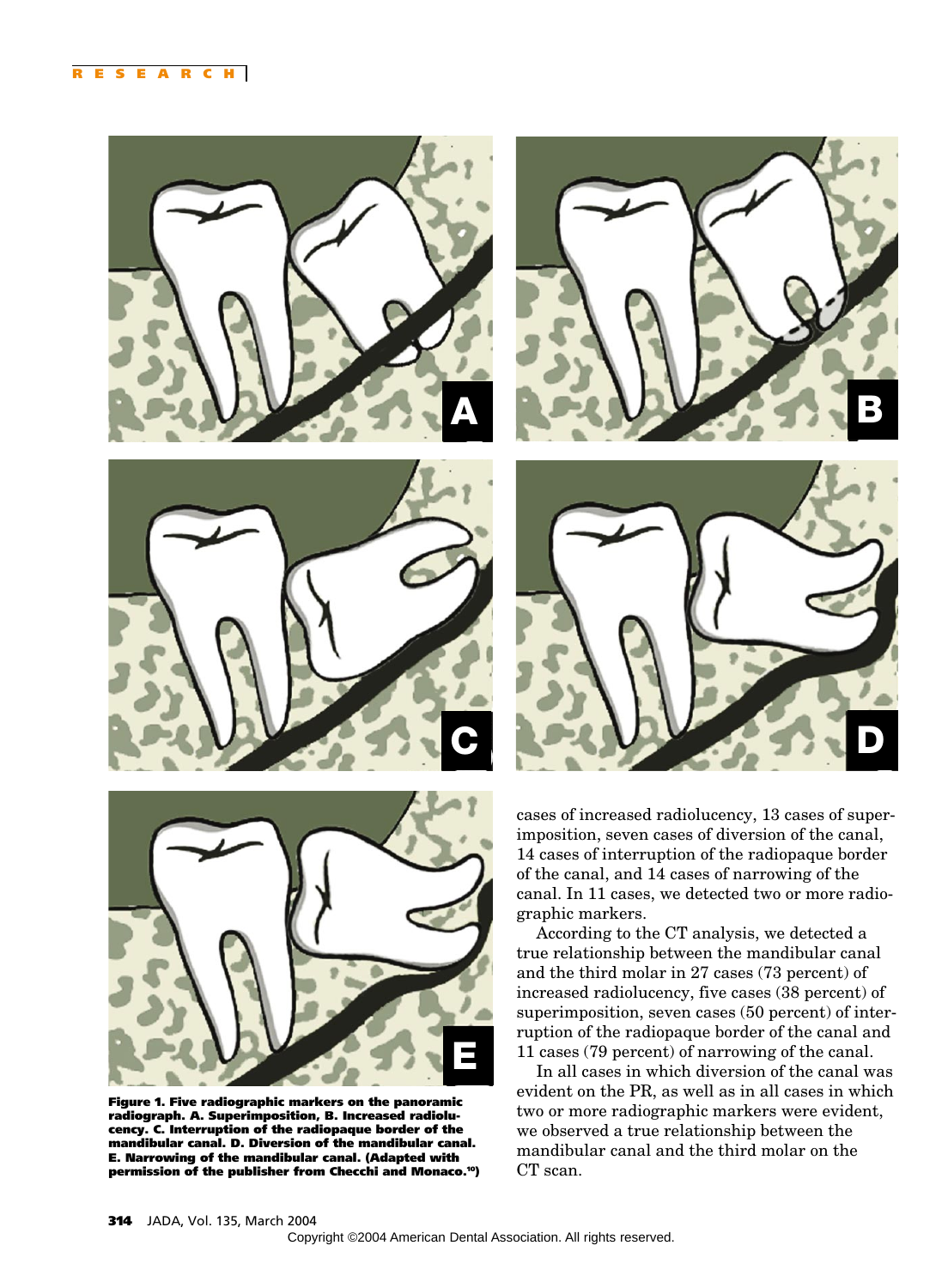We classified the third-molar impaction depth according to the criteria established by Pell and  $G$ regory. $11$ According to their classification system, the A, B and C positions reflect an increasing impaction depth. Of the 73 teeth examined in our study, 23 (31.5 percent) were in position A, 41 (56.2 percent) were in position B and nine (12.3 percent) were in position C.

According to the axial CT scan, a true relationship between the third molar and the mandibular canal was present in 10 teeth (43.5 percent) in position A, in 31 teeth



**Figure 2. Third-molar impaction classified according to the critieria of Pell and Gregory.11 (Reprinted with permission of the publisher from Checchi and Monaco.10)**

(75.6 percent) in position B and in seven teeth (77.8 percent) in position C. We found a positive correlation between the depth of impaction as seen on the PR and the true relationship as determined by the CT scan; moreover, the frequency of contact between the molar tooth and the mandibular canal increased as the depth of impaction increased  $(\chi^2 = 7.41; P = .02)$  (Table).

**Pell and Gregory classification.** We classified the third-molar crown position, in respect to the mandibular ramus, according to the system developed by Pell and Gregory.<sup>11</sup> In this system, Class I, II and III reflect an increasing amount of tooth covering by the mandibular ramus (Figure 2). In our sample of 73 teeth, 11 teeth (15 percent) were in Class I, 46 teeth (63 percent) were in Class II and 16 teeth (22 percent) were in Class III (the greatest amount of tooth covering). According to the axial CT scan, a true relation-

ship between the third molar and the mandibular canal was present in six teeth (54.5 percent) in Class I, 27 teeth (58.7 percent) in Class II and 15 teeth (93.8 percent) in Class III. The frequency of contact between the molar tooth and the mandibular canal increased as the amount of covering increased ( $χ² = 7.20; P = .03$ ).

Of the 73 third molars examined, 18 (25 percent) were in a vertical position, 25 (34 percent) were mesioinclined, 28 (38 percent) were in a horizontal position and two (3 percent) were distally inclined. The axial CT scan showed a true relationship between the mandibular canal and the third molar in eight teeth (44 percent) in a vertical position, in 10 teeth (40 percent) that were mesioinclined, in three teeth (11 percent) in a horizontal position and in the two teeth (100 percent) that were distally inclined.

The axial CT scan also enabled us to evaluate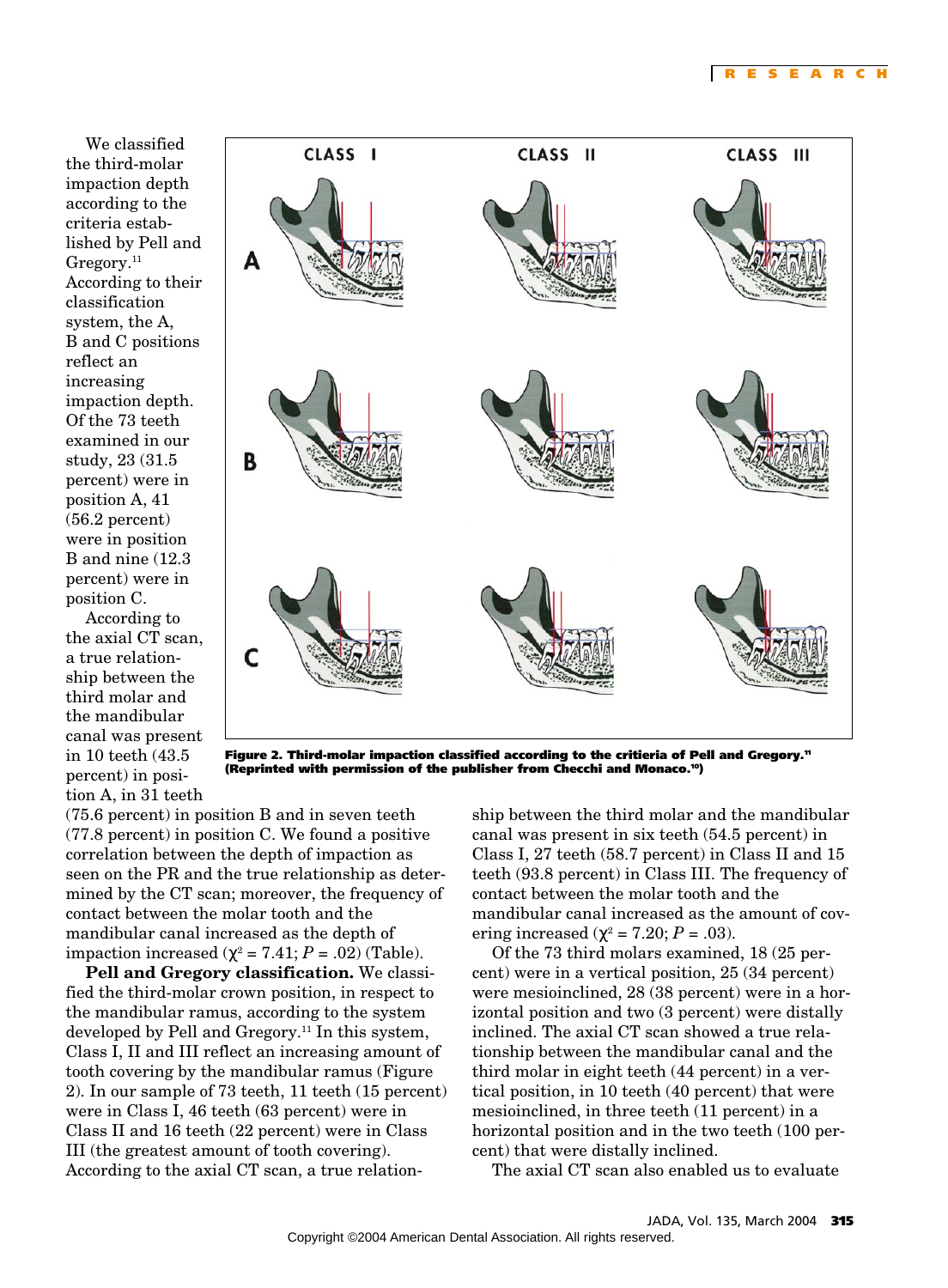### **PREDICTIVE VALUE OF RADIOGRAPHIC MARKERS ON A PANORAMIC RADIOGRAPH.**

| <b>RADIOGRAPHIC MARKER</b>                             | <b>PREDICTIVE VALUE OF POSITIVE</b><br><b>TEST RESULT (%)</b> | <b>CONFIDENCE INTERVAL</b><br>(%) |
|--------------------------------------------------------|---------------------------------------------------------------|-----------------------------------|
| <b>Superimposition</b>                                 | 38.5                                                          | $10 \text{ to } 66$               |
| <b>Increased Radiolucency</b>                          | 73.0                                                          | 59 to 87                          |
| <b>Diversion of the Canal</b>                          | 100                                                           | $91 \text{ to } 100$              |
| <b>Narrowing of the Canal</b>                          | 78.6                                                          | $55 \text{ to } 100$              |
| <b>Interruption of the</b><br><b>Radiopaque Border</b> | 71.4                                                          | 45 to 97                          |
| <b>More Than One Marker</b>                            | 100                                                           | $93 \text{ to } 100$              |

anatomy, so it does not always provide the clinician with enough information for him or her to determine the actual risk level.<sup>14</sup>

Chandler and Laskin $15$ demonstrated that experienced oral and maxillofacial surgeons cannot rely on PR alone to evaluate the actual level of third-molar impaction. They demonstrated that the degree of accuracy in classifying tooth impaction was no higher than 50 percent.<sup>15</sup>

the position of the mandibular canal in relationship to the third molar roots. In 14 cases, the canal was in a lingual position; in 37 cases, it was in an apical position; in 18 cases, it was in a buccal position; and in four cases, it was located between the roots.

In all of the teeth that exhibited interruption of the radiopaque border of the canal on the PR, the position of the mandibular canal was apical to the third-molar roots ( $\chi^2$  = 9.60; *P* = .02). We found no statistical correlation between the course of the canal and the other radiographic markers.

According to the logistic regression analysis, the probability of a true relationship between the third molar and the mandibular canal was 4.1 times greater for the teeth in a horizontal position than for those in a vertical position (95 percent CI: 1.27 to 13.22), 6.7 times greater for teeth in a Class III position than for those in a Class I position (95 percent CI: 1.67 to 26.86) and 2.5 times greater for teeth in position B than for those in position A (95 percent CI: 1.29 to 4.84).

We also found that the absence of increased radiolucency reduced the risk of a true relationship between the tooth and the mandibular canal (OR: 0.27; 95 percent CI: 0.04 to 0.53).

#### **DISCUSSION**

An accurate radiographic diagnosis is essential to evaluate all of the possible problems related to a third-molar extraction. The PR, the periapical radiograph obtained via a parallel technique and the axial CT scan offer an increasing level of image definition and enable the oral surgeon to make a more accurate diagnosis.

The PR has an image distortion of about 20 percent compared with the patient's true

By comparing a periapical radiograph of a third molar obtained via a parallel technique with another periapical radiograph obtained from a different projection, clinicians sometimes can clarify some of the diagnostic uncertainties that the PR cannot solve.<sup>16</sup> For those cases in which conventional radiographic techniques are not sufficient to evaluate accurately the risks of surgery, the oral surgeon can obtain an axial CT scan, which is extremely accurate and will enable him or her to better assess the anatomical relationship between the molars to be extracted and the mandibular canal. However, CT is an expensive procedure, and the radiation exposure is higher than it is for PR; therefore, CT should be used in only selected cases. For this reason, it is important to know the limits of a diagnosis made by using PR.

Among the five radiographic markers examined in our study, four have been evaluated in clinical studies performed on postextraction alveoli.7,8 These studies demonstrated that a finding of increased radiolucency was accurate in predicting a close relationship between the mandibular canal and third-molar roots in 22 to 93 percent of cases; interruption of the radiopaque border of the canal was an accurate predictor in 26 to 80 percent of cases; narrowing of the canal was an accurate predictor in 17 to 59 percent of cases; and diversion of the canal was an accurate predictor in 17 to 74 percent of cases.7,8 Superimposition has been evaluated in regard to postextraction paresthesia. This neurological complication occurred in only 2 percent of cases in which superimposition was identified on the PR.7

Sewerin and Andreasen<sup>7</sup> and Rood<sup>17</sup> reported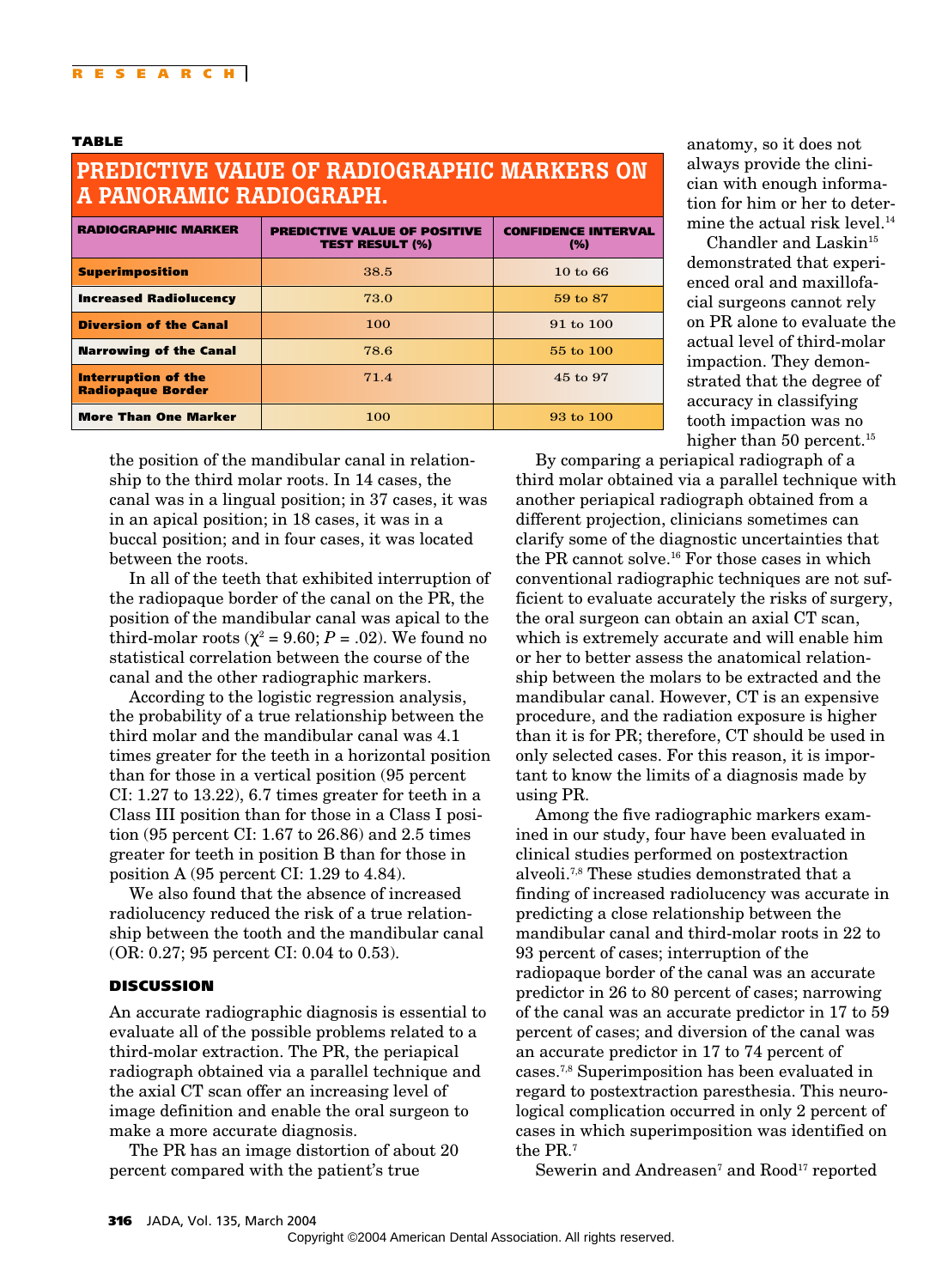studies in which lower-lip paresthesia was present in 33 percent of cases of diversion of the canal, in 17 percent of cases of increased radiolucency and in 14 percent of cases of interruption of the radiopaque border of the canal. The percentages we found regarding the predictive value of superimposition, increased radiolucency and interruption of the radiopaque border are in agreement with those of the cited studies.<sup>7,17</sup>

However, the results of our study showed that narrowing of the mandibular canal had a predictive value of 78.6 percent, which is higher than the predictive values reported in the literature  $(17 \text{ to } 59 \text{ percent})$ .<sup>7,8</sup> We have found that this radiographic feature always is associated with

other markers in cases in which a true relationship has been identified. In addition, we found a higher predictive value for diversion of the mandibular canal compared with the results reported by other studies (100 percent versus 17 to 74 percent).7,8 Because of our small sample size, however (seven cases of diversion of the canal), these study results must be viewed with caution.

In 11 cases in our study, we found more than one radiographic

marker. In four cases, increased radiolucency was associated with narrowing of the canal. In two cases, narrowing of the canal and diversion of the canal occurred together. In four cases, interruption of the radiopaque border and narrowing of the canal occurred. In one case, we found diversion of the canal, increased radiolucency and narrowing of the canal.

For these 11 teeth, the CT scan confirmed a true relationship between the mandibular canal and the third molar. Consequently, it seems realistic to consider that the presence of two or more radiographic markers increases the probability of contact between the canal and the tooth. In such cases, CT enables the surgeon to confirm the diagnosis.

Many studies in the literature have pointed out the direct relationship between third-molar impaction depth and postextraction neurological damage.1,18,19 The most likely reason could be the anatomical closeness between the third molar and the nerve vascular bundle, as well as the greater surgical complexity, which might lead to a higher probability of damage.

The results of this study show that deep tooth impaction along with a total "imprisonment" of the tooth in the mandibular ramus increase the frequency of contact between the third molar and the mandibular canal in a statistically significant way. In addition, the results of logistic regression confirm the importance of bony impaction of the third molar in regard to the relationship between the tooth and the mandibular canal. Moreover, these data are in alignment with reports in the literature. $1,18,19$ 

The results of our logistic regression show that the horizontal inclination of the third molar is the most dangerous position in terms of contact between the tooth and the mandibular canal.

> Similarly, previous studies of postextraction neurological damage, which evaluated inclination of the third molar toward the occlusal plane, pointed out a significant relationship between the horizontal position of the third molar and such damage.<sup>1,19</sup>

#### **CONCLUSIONS**

The results of this study may lead to some guidelines for oral surgeons who must decide whether an axial CT scan is needed in addition to

preoperative PR for a patient who may undergo third-molar extraction. We believe that a CT scan probably is indicated in cases in which the predictive value of the radiographic marker or markers is high. In these cases, the oral surgeon needs to determine the precise anatomical relationship between the teeth and the mandibular canal. The CT scan enables him or her to do so.

Our evaluation of the five radiographic markers shows that periapical radiography is sufficient for cases in which superimposition is identified via PR (that is, axial CT is not necessary). Narrowing of the canal, increased radiolucency and interruption of the radiopaque border of the mandibular canal had a high predictive value in identifying a true relationship between the lower third-molar root and the mandibular canal. Under these circumstances, we believe a CT scan should be obtained to confirm the diagnosis. From a statistical point of view, increased radiolucency had the most accurate predictive value. The small number of cases classified as diversions of the canal preclude any conclusions.

The presence of two or more radiographic

**The results of this study show that horizontal inclination is the most dangerous position in terms of contact between the tooth and the mandibular canal.**